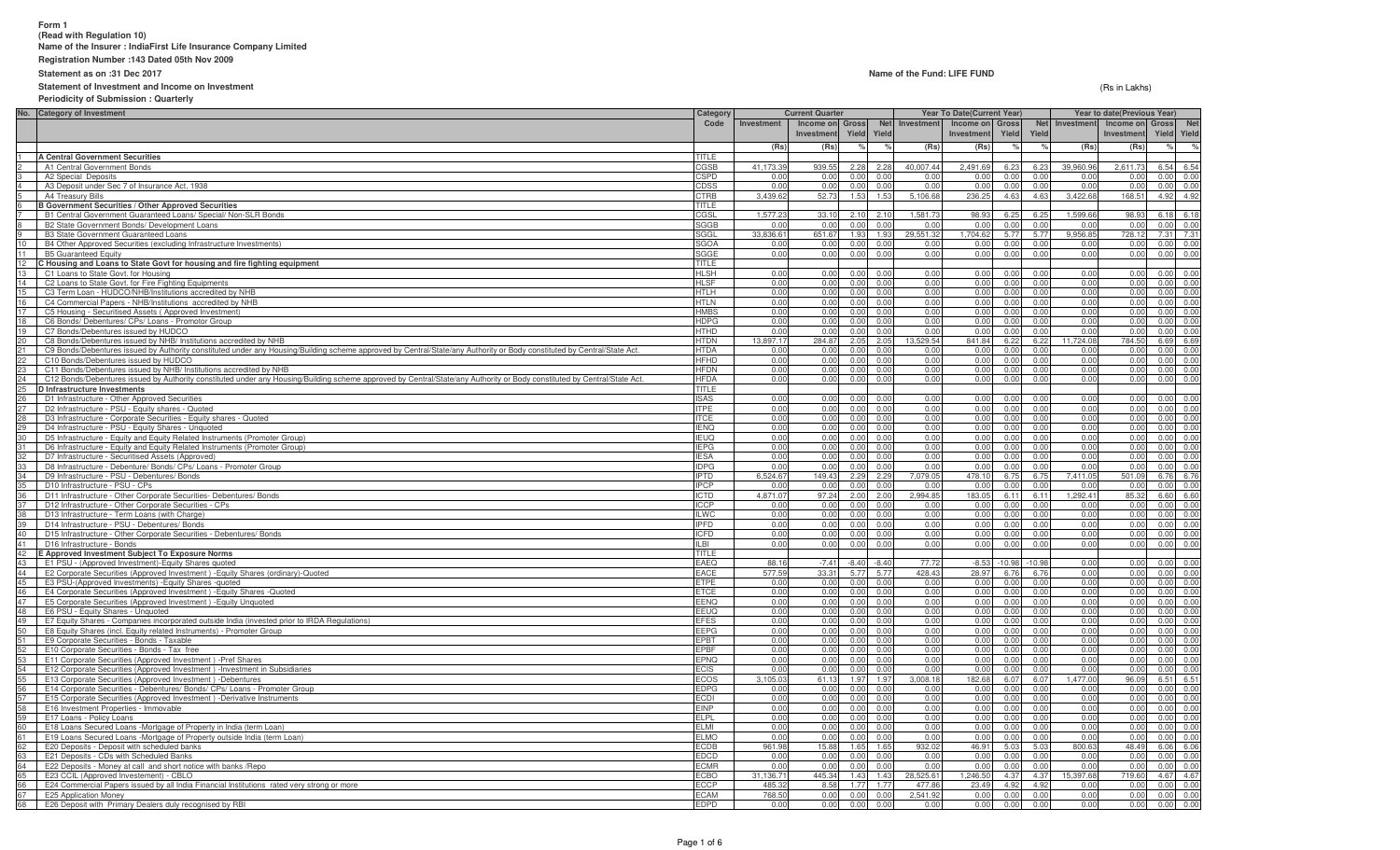| No. | <b>Category of Investment</b>                                                                                      | Category     |             | <b>Current Quarter</b> |                   | Year To Date(Current Year) |                       |                        |                   | Year to date (Previous Year) |                |                 |      |             |
|-----|--------------------------------------------------------------------------------------------------------------------|--------------|-------------|------------------------|-------------------|----------------------------|-----------------------|------------------------|-------------------|------------------------------|----------------|-----------------|------|-------------|
|     |                                                                                                                    | Code         | Investment  | Income on Gross        |                   |                            | Net Investment        | Income on Gross        |                   |                              | Net Investment | Income on Gross |      | <b>Net</b>  |
|     |                                                                                                                    |              |             | Investment Yield Yield |                   |                            |                       | Investment Yield Yield |                   |                              |                | Investment      |      | Yield Yield |
|     | E27 Perpetual Debt Instruments of Tier I and II Capital issued by PSU Banks                                        | <b>EUPD</b>  | 0.00        | 0.00                   | 0.00              | 0.00                       | 0.00                  | 0.00                   | 0.00              | 0.00                         | 0.00           | 0.00            | 0.00 | 0.00        |
|     | E28 Perpetual Debt Instruments of Tier Land II Capital issued by Non-PSU Banks                                     | EPPD         | 0.00        | 0.00                   | 0.00              | 0.00                       | 0.00                  | 0.00                   | 0.00              | 0.00                         | 0.00           | 0.00            | 0.00 | 0.00        |
|     | E29 Perpetual Non-Cum, P.Shares and Redeemable Cumulative P.Shares of Tier 1 and 2 Capital issued by PSU Banks     | <b>EUPS</b>  | 0.00        | 0.00                   | $0.00 \quad 0.00$ |                            | 0.00                  | 0.00                   | 0.00              | 0.00                         | 0.00           | 0.00            | 0.00 | 0.00        |
|     | E30 Perpetual Non-Cum. P.Shares and Redeemable Cumulative P.Shares of Tier 1 and 2 Capital issued by Non-PSU Banks | <b>EPPS</b>  | 0.00        | 0.00                   | $0.00 \quad 0.00$ |                            | 0.00                  | 0.00                   | 0.00              | 0.00                         | 0.00           | 0.00            | 0.00 | 0.00        |
|     | E31 Foreign Debt Securities (Invested prior to IRDA Regulations)                                                   | <b>EFDS</b>  | 0.00        | 0.00                   | 0.00              | 0.00                       | 0.00                  | 0.00                   | 0.00              | 0.00                         | 0.00           | 0.00            | 0.00 | 0.00        |
|     | E32 Mutual Funds - ETF                                                                                             | <b>EETF</b>  | 336.11      | 14.83                  | 4.41 4.41         |                            | 336.1                 | 14.83                  | 4.41              | 4.41                         | 0.00           | 0.00            | 0.00 | 0.00        |
|     | E33 Mutual Funds - Gilt/ G Sec/ Liquid Schemes                                                                     | <b>EGMF</b>  | 0.00        | 0.00                   | 0.00 0.00         |                            | 3.383.1               | 78.48                  | 2.32              | 2.32                         | 638.57         | 32.77           | 5.13 | 5.13        |
|     | E34 Mutual Funds - (under Insurer's Promoter Group)                                                                | <b>EMPG</b>  | 0.00        | 0.00                   | 0.00              | 0.00                       | 0.00                  | 0.00                   | 0.00              | 0.00                         | 0.00           | 0.00            | 0.00 | 0.00        |
|     | E35 Additional Tier 1 (Basel III Compliant) Perpetual Bonds - [Private Banks]                                      | <b>EAPB</b>  | 3.637.35    | 1.20                   | 0.03              | 0.03                       | 3.281.45              | 209.72                 |                   | 6.39                         | 0.00           | 0.00            | 0.00 | 0.00        |
|     | E36 Net Current Assets (Only in respect of ULIP Business)                                                          | <b>ENCA</b>  | 0.00        | 0.00                   | 0.00              | 0.00                       | 0.00                  | 0.00                   | 0.00              | 0.00                         | 0.00           | 0.00            | 0.00 | 0.00        |
|     | <b>F Other than Approved Securities</b>                                                                            | <b>TITLE</b> |             |                        |                   |                            |                       |                        |                   |                              |                |                 |      |             |
|     | F1 Alternate Investment Fund - AIF                                                                                 | OAFA         | 762.30      | 24.78                  | 3.25 3.25         |                            | 762.12                |                        | 81.38 10.68 10.68 |                              | 757.13         | 70.87           | 9.36 | 9.36        |
|     | F2 Other than Approved Investments -Bonds -PSU- Taxable                                                            | OBPT         | 0.00        | 0.00                   | 0.00 0.00         |                            | 0.00                  | 0.00                   | 0.00              | 0.00                         | 0.00           | 0.00            | 0.00 | 0.00        |
|     | F3 Other than Approved Investments -Bonds -PSU- Tax free                                                           | OBPF         | 0.00        | 0.00                   | 0.00              | 0.00                       | 0.00                  | 0.00                   | 0.00              | 0.00                         | 0.00           | 0.00            | 0.00 | 0.00        |
|     | F4 Other than Approved Investments - Equity Shares (incl PSUs and Unlisted)                                        | <b>OESH</b>  | 0.00        | 0.00                   | 0.00 0.00         |                            | 0.00                  | 0.00                   | 0.00              | 0.00                         | 0.00           | 0.00            | 0.00 | 0.00        |
|     | F5 Equity Shares (incl. Equity related Instruments) - Promoter Group                                               | OEPG         | 0.00        | 0.00                   | $0.00 \quad 0.00$ |                            | 0.00                  | 0.00                   | 0.00              | 0.00                         | 0.00           | 0.00            | 0.00 | 0.00        |
|     | F6 Other than Approved Investments - Debentures                                                                    | OLDB         | 0.00        | 0.00                   | 0.00              | 0.00                       | 0.00                  | 0.00                   | 0.00              | 0.00                         | 0.00           | 0.00            | 0.00 | 0.00        |
|     | F7 Debentures/ Bonds/ CPs/ Loans etc. - Promoter Group                                                             | <b>ODPG</b>  | 0.00        | 0.00                   | 0.00              | 0.00                       | 0.00                  | 0.00                   | 0.00              | 0.00                         | 0.00           | 0.00            | 0.00 | 0.00        |
|     | F8 Commercial Papers                                                                                               | OACP         | 0.00        | 0.00                   | 0.00              | 0.00                       | 0.00                  | 0.00                   | 0.00              | 0.00                         | 0.00           | 0.00            | 0.00 | 0.00        |
|     | F9 Other than Approved Investments - Pref Shares                                                                   | OPSH         | 0.00        | 0.00                   | $0.00 \quad 0.00$ |                            | 0.00                  | 0.00                   | 0.00              | 0.00                         | 0.00           | 0.00            | 0.00 | 0.00        |
| 89  | F10 Other than Approved Investments - Venture fund                                                                 | OVNF         | 0.00        | 0.00                   | 0.00              | 0.00                       | 0.00                  | 0.00                   | 0.00              | 0.00                         | 0.00           | 0.00            | 0.00 | 0.00        |
|     | F11 Other than Approved Investments - Short Trem Loans (Unsecured Deposits)                                        | OSLU         | 0.00        | 0.00                   | 0.00              | 0.00                       | 0.00                  | 0.00                   | 0.00              | 0.00                         | 0.00           | 0.00            | 0.00 | 0.00        |
|     | F12 Other than Approved Investments - Term Loans (without charge)                                                  | <b>OTLW</b>  | 0.00        | 0.00                   | 0.00              | 0.00                       | 0.00                  | 0.00                   | 0.00              | 0.00                         | 0.00           | 0.00            | 0.00 | 0.00        |
|     | F13 Mutual Funds - Debt/ Income/ Serial Plans/ Liquid Schemes                                                      | OMGS         | 0.00        | 0.00                   | 0.00              | 0.00                       | 0.00                  | 0.00                   | 0.00              | 0.00                         | 0.00           | 0.00            | 0.00 | 0.00        |
|     | F14 Mutual Funds - ETF                                                                                             | OETF         | 0.00        | 0.00                   | 0.00              | 0.00                       | 0.00                  | 0.00                   | 0.00              | 0.00                         | 0.00           | 0.00            | 0.00 | 0.00        |
|     | F15 Mutual Funds - (under Insurer's Promoter Group)                                                                | OMPG         | 0.00        | 0.00                   | 0.00              | 0.00                       | 0.00                  | 0.00                   | 0.00              | 0.00                         | 0.00           | 0.00            | 0.00 | 0.00        |
|     | F16 Derivative Instruments                                                                                         | <b>OCDI</b>  | 0.00        | 0.00                   | 0.00              | 0.00                       | 0.00                  | 0.00                   | 0.00              | 0.00                         | 0.00           | 0.00            | 0.00 | 0.00        |
|     | F17 Securitised Assets (underlying assets Housing Loan/ Infrastructure assets)                                     | OPSA         | 0.00        | 0.00                   | $0.00 \quad 0.00$ |                            | 0.00                  | 0.00                   | 0.00              | 0.00                         | 0.00           | 0.00            | 0.00 | 0.00        |
|     | F18 Equity Shares (PSU \$ Unlisted)                                                                                | OEPU         | 203.19      | $-1.32$                | $-0.65 - 0.65$    |                            | 232.22                | $-30.16$               | $-12.99 - 12.99$  |                              | 125.00         | 0.00            | 0.00 | 0.00        |
|     | F19 Investment properties - Immovable                                                                              | OIPI         | 0.00        | 0.00                   | 0.00              | 0.00                       | 0.00                  | 0.00                   | 0.00              | 0.00                         | 0.00           | 0.00            | 0.00 | 0.00        |
|     |                                                                                                                    | <b>TOTAL</b> | 1.47.382.02 | 2.804.93               |                   |                            | 1.90 1.90 1.43.837.41 | 7.908.74               | 5.50              | 5.50                         | 94.563.71      | 5.946.02        | 6.29 | 6.29        |

## **CERTIFICATION**

Certified that the information given herein are correct and complete to the best of my knowledge and belief and nothing has been concealed or suppressed

Date : 10 Jan 2018

Signature : \_\_\_\_\_\_\_\_\_\_\_\_\_\_\_\_\_\_\_\_\_\_ Full Name : Satishwar Balakrishnan Chief Financial Officer

Note: Category of investment (COI) shall be as per Guidelines, as amended from time to time

1. Based on daily simple Average of Investments

2. Yield netted for tax

3. In the previous year column, figures of the corresponding Year to date of the previous financial year shall be shown.

4. FORM-1 shall be prepared in respect of each fund. In case of ULIP FORM-1 shall be prepared at Segregated Fund (SFIN) level and also at consolidated level.

5. YTD Income on investment shall be reconciled with figures in P&L and Revenue account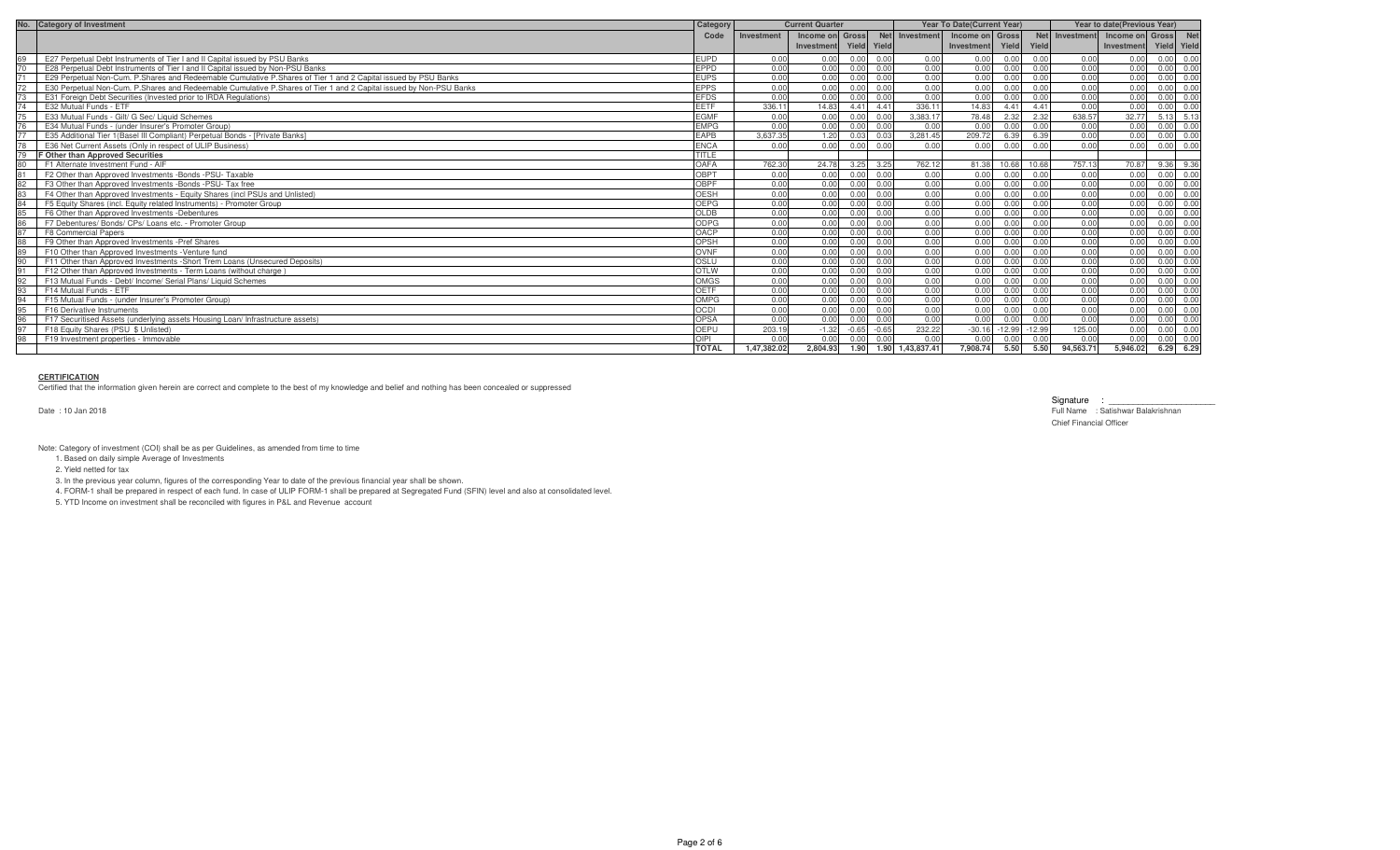# **Form 1 (Read with Regulation 10)Name of the Insurer : IndiaFirst Life Insurance Company Limited**

**Registration Number :143 Dated 05th Nov 2009**

## **Statement as on :31 Dec 2017**

## **Statement of Investment and Income on Investment**

#### **Name of the Fund: PENSION AND GEN ANNUITY BUSINESS**

#### (Rs in Lakhs) (Rs in Lakhs)

**Periodicity of Submission : Quarterly**

|                 | No. Category of Investment                                                                                                                                               | Category                   |                               | <b>Current Quarter</b>                 |                |                |                | <b>Year To Date(Current Year)</b> |                           | Year to date(Previous Year) |                              |             |                            |
|-----------------|--------------------------------------------------------------------------------------------------------------------------------------------------------------------------|----------------------------|-------------------------------|----------------------------------------|----------------|----------------|----------------|-----------------------------------|---------------------------|-----------------------------|------------------------------|-------------|----------------------------|
|                 |                                                                                                                                                                          | Code                       | Investment                    | Income on Gross<br>Investment<br>Yield |                | <b>Net</b>     | Investment     | Income on Gross                   |                           | Net Investment              | Income on Gross              |             | <b>Net</b>                 |
|                 |                                                                                                                                                                          |                            |                               |                                        |                | Yield          |                | Investment                        | <b>Yield Yield</b>        |                             | Investment                   | Yield Yield |                            |
|                 |                                                                                                                                                                          |                            | (Rs)                          | (Rs)                                   |                |                | (Rs)           | (Rs)                              |                           |                             | (Rs)<br>(Rs)                 | $\%$        |                            |
|                 | <b>A Central Government Securities</b>                                                                                                                                   | TITI F                     |                               |                                        |                |                |                |                                   |                           |                             |                              |             |                            |
|                 | A1 Central Government Bonds                                                                                                                                              | CGSB                       | 1,45,056.11<br>0 <sup>0</sup> | 4,240.91                               | 2.92<br>0.00   | 2.92           | 1,50,260.1     | 11.718.94<br>0.00                 | 7.80                      | 1,74,092.98<br>7.80         | 13,641.07                    | 7.84        | 7.84                       |
|                 | A2 Special Deposits<br>A3 Deposit under Sec 7 of Insurance Act, 1938                                                                                                     | <b>SPD</b><br>CDSS         | 0.00                          | 0.00<br>0.00                           | 0.00           | 0.00<br>0.00   | 0.0<br>0.0(    | 0.00                              | 0.00<br>0.00              | 0.00<br>0.00                | 0.00<br>0.00<br>0.00<br>0.00 |             | 0.00 0.00<br>0.00 0.00     |
|                 | A4 Treasury Bills                                                                                                                                                        | CTRB                       | 18,928.91                     | 138.35                                 | 0.73           | 0.73           | 9,203.15       | 333.45                            | 3.62 3.62                 | 13,946.60                   | 52.69                        |             | $0.38$ 0.38                |
|                 | <b>B Government Securities / Other Approved Securities</b>                                                                                                               | TITLE                      |                               |                                        |                |                |                |                                   |                           |                             |                              |             |                            |
|                 | B1 Central Government Guaranteed Loans/ Special/ Non-SLR Bonds                                                                                                           | CGSL                       | 30,122.23                     | 827.41                                 | 2.75           | 2.75           | 29,810.2       | 2,414.37                          | 8.10 8.10                 | 22,342.88                   | 1.451.88                     |             | 6.50 6.50                  |
|                 | B2 State Government Bonds/ Development Loans                                                                                                                             | SGGB                       | 0 <sup>0</sup>                | 0.00                                   | 0 <sub>0</sub> | 0.00           | 0.0            | 0.00                              | 0.00                      | 0.00                        | 0.00<br>0.00                 | 0.00        | 0.00                       |
|                 | <b>B3 State Government Guaranteed Loans</b>                                                                                                                              | SGGL                       | 87,883,92                     | 2.628.68                               | 2.99           | 2.99           | 81,943.3       | 5.785.55                          | 7.06                      | 54,699.43<br>7.06           | 3.741.39                     |             | 6.84 6.84                  |
| 10              | B4 Other Approved Securities (excluding Infrastructure Investments)                                                                                                      | SGOA                       | 0 <sup>0</sup>                | 0.00                                   | 0 <sub>0</sub> | 0 <sub>0</sub> | 0 <sup>0</sup> | 0.00                              | 0.00                      | 0 <sub>0</sub>              | 0.00<br>0.00                 |             | 0.00 0.00                  |
| 11              | <b>B5 Guaranteed Equity</b>                                                                                                                                              | SGGE                       | 0.00                          | 0.00                                   | 0.00           | 0.00           | 0.0(           | 0.00                              | 0.00                      | 0.00                        | 0.00<br>0.00                 |             | 0.00 0.00                  |
| 12<br>13        | C Housing and Loans to State Govt for housing and fire fighting equipment                                                                                                | <b>TITLE</b>               |                               |                                        |                |                |                |                                   |                           |                             |                              |             |                            |
|                 | C1 Loans to State Govt. for Housing                                                                                                                                      | <b>HLSH</b>                | 0.00                          | 0.00                                   | 0.00           | 0.00<br>0.00   | 0.00           | 0.00                              | $0.00 \quad 0.00$<br>0.00 |                             | 0.00<br>0.00                 |             | 0.00 0.00                  |
| 14              | C2 Loans to State Govt. for Fire Fighting Equipments<br>C3 Term Loan - HUDCO/NHB/Institutions accredited by NHB                                                          | <b>HLSF</b><br><b>HTLH</b> | 0.00<br>0.00                  | 0.00<br>0.00                           | 0.00<br>0.00   | 0.00           | 0.00<br>0.00   | 0.00<br>0.00                      | 0.00                      | 0.00<br>0.00                | 0.00<br>0.00<br>0.00<br>0.00 | 0.00        | 0.00 0.00<br>0.00          |
| 16              | C4 Commercial Papers - NHB/Institutions accredited by NHB                                                                                                                | HTLN                       | 0.00                          | 0.00                                   | 0.00           | 0.00           | 0.00           | 0.00                              | 0.00                      | 0.00                        | 0.00<br>0.00                 | 0.00        | 0.00                       |
| 17 <sup>2</sup> | C5 Housing - Securitised Assets (Approved Investment)                                                                                                                    | <b>HMBS</b>                | 0.00                          | 0.00                                   | 0.00           | 0.00           | 0.00           | 0.00                              | 0.00                      | 0.00                        | 0.00<br>0.00                 | 0.00        | 0.00                       |
| 18              | C6 Bonds/ Debentures/ CPs/ Loans - Promotor Group                                                                                                                        | <b>HDPG</b>                | 0.00                          | 0.00                                   | 0.00           | 0.00           | 0 <sub>0</sub> | 0.00                              | 0.00                      | 0.00                        | 0.00<br>0.00                 |             | 0.00 0.00                  |
| 19              | C7 Bonds/Debentures issued by HUDCO                                                                                                                                      | HTHD                       | 0.00                          | 0.00                                   | 0.00           | 0.00           | 0.0(           | 0.00                              | 0.00                      | 0.00                        | 0.00<br>0.00                 |             | 0.00 0.00                  |
| 20              | C8 Bonds/Debentures issued by NHB/ Institutions accredited by NHB                                                                                                        | <b>HTDN</b>                | 76,010.27                     | 1,649.33                               | 2.17           | 2.17           | 80,668.7       | 5,571.09                          | 6.91                      | 71,491.55<br>6.91           | 5,009.23                     |             | 7.01 7.01                  |
| 21              | C9 Bonds/Debentures issued by Authority constituted under any Housing/Building scheme approved by Central/State/any Authority or Body constituted by Central/State Act.  | <b>HTDA</b>                | 0.00                          | 0.00                                   | 0.00           | 0.00           | 0.0            | 0.00                              | 0.00<br>0.00              |                             | 0.00<br>0.00                 |             | 0.00 0.00                  |
| $^{22}$         | C10 Bonds/Debentures issued by HUDCO                                                                                                                                     | <b>HFHD</b>                | 0.00                          | 0.00                                   | 0.00           | 0.00           | 0.01           | 0.00                              | 0.00<br>0.00              |                             | 0.00<br>0.00                 |             | $0.00 \ 0.00$              |
| 23              | C11 Bonds/Debentures issued by NHB/ Institutions accredited by NHB                                                                                                       | <b>HFDN</b>                | 0.00                          | 0.00                                   | 0.00           | 0.00           | 0.00           | 0.00                              | 0.00                      | 0.00                        | 0.00<br>0.00                 |             | $0.00 \ 0.00$              |
| 24              | C12 Bonds/Debentures issued by Authority constituted under any Housing/Building scheme approved by Central/State/any Authority or Body constituted by Central/State Act. | HFDA                       | 0.00                          | 0.00                                   | 0.00           | 0.00           | 0.00           | 0.00                              | 0.00                      | 0 <sub>0</sub>              | 0.00<br>0.00                 |             | $0.00 \ 0.00$              |
| 25 <sub>2</sub> | <b>D</b> Infrastructure Investments<br>D1 Infrastructure - Other Approved Securities                                                                                     | TITLE<br>SAS               | 0.00                          | 0.00                                   | 0 <sub>0</sub> | 0.00           | 0 <sub>0</sub> | 0.00                              | 0.00                      | 0.00                        | 0.00<br>0.00                 |             | 0.0000000                  |
| 26<br>27        | D2 Infrastructure - PSU - Equity shares - Quoted                                                                                                                         | <b>ITPE</b>                | 0.00                          | 0.00                                   | 0.00           | 0.00           | 0 <sub>0</sub> | 0.00                              | 0.00                      | 0.00                        | 842.86<br>196.11             | 23.27 23.27 |                            |
| 28              | D3 Infrastructure - Corporate Securities - Equity shares - Quoted                                                                                                        | <b>TCE</b>                 | 0.00                          | 0.00                                   | 0.00           | 0.00           | 0.0(           | 0.00                              | 0.00                      | 0 <sub>0</sub>              | 0.00<br>0.00                 |             | 0.00 0.00                  |
| 29              | D4 Infrastructure - PSU - Equity Shares - Unquoted                                                                                                                       | <b>IENQ</b>                | 0.00                          | 0.00                                   | 0.00           | 0.00           | 0.0(           | 0.00                              | 0.00                      | 0.00                        | 0.00<br>0.00                 | 0.00        | 0.00                       |
|                 | 30 D5 Infrastructure - Equity and Equity Related Instruments (Promoter Group)                                                                                            | <b>IFLIO</b>               | 0.00                          | 0.00                                   | 0.00           | 0.00           | 0.00           | 0.00                              | 0.00                      | 0.00                        | 0.00<br>0.00                 |             | 0.00 0.00                  |
|                 | D6 Infrastructure - Equity and Equity Related Instruments (Promoter Group)                                                                                               | <b>IEPG</b>                | 0.00                          | 0.00                                   | 0.00           | 0.00           | 0.00           | 0.00                              | 0.00                      | 0.00                        | 0.00<br>0.00                 | 0.00        | 0.00                       |
|                 | D7 Infrastructure - Securitised Assets (Approved)                                                                                                                        | <b>FSA</b>                 | 0.00                          | 0.00                                   | 0.00           | 0.00           | 0.00           | 0.00                              | 0.00                      | 0.00                        | 0.00<br>0.00                 | 0.00        | 0.00                       |
|                 | D8 Infrastructure - Debenture/ Bonds/ CPs/ Loans - Promoter Group                                                                                                        | <b>DPG</b>                 | 0.00                          | 0.00                                   | 0.00           | 0.00           | 0.0(           | 0.00                              | 0.00                      | 0.00                        | 0.00<br>0.00                 | 0.00        | 0.00                       |
| 34              | D9 Infrastructure - PSU - Debentures/ Bonds                                                                                                                              | <b>IPTD</b>                | 1,26,324.21                   | 3,065.85                               | 2.43           | 2.43           | 1,31,844.18    | 9,282.78                          | 7.04                      | 7.04<br>1,00,951.89         | 6,540.47                     |             | 6.48 6.48                  |
| 35              | D10 Infrastructure - PSU - CPs                                                                                                                                           | <b>IPCP</b>                | 0.00                          | 0.00                                   | 0.00           | 0.00           | 0 <sub>0</sub> | 0.00                              | 0.00                      | 0.00                        | 0.00<br>0.00                 |             | 0.00 0.00                  |
| 36              | D11 Infrastructure - Other Corporate Securities- Debentures/ Bonds                                                                                                       | ICTD                       | 22,269.57                     | 574.03                                 | 2.58           | 2.58           | 20,473.3       | 1,518.28                          | 7.42                      | 10,490.38<br>7.42           | 703.59                       |             | $6.71$ 6.71                |
| 38              | D12 Infrastructure - Other Corporate Securities - CPs<br>D13 Infrastructure - Term Loans (with Charge)                                                                   | ICCP<br><b>ILWC</b>        | 0.00<br>0.00                  | 0.00<br>0.00                           | 0.00<br>0.00   | 0.00<br>0.00   | 0.0<br>0.0(    | 0.00<br>0.00                      | 0.00<br>0.00              | 0.00<br>0.00                | 0.00<br>0.00<br>0.00<br>0.00 |             | 0.00 0.00<br>$0.00 \ 0.00$ |
| 39 I            | D14 Infrastructure - PSU - Debentures/ Bonds                                                                                                                             | <b>IPFD</b>                | 0.00                          | 0.00                                   | 0.00           | 0.00           | 0.00           | 0.00                              | 0.00<br>0.00              |                             | 0.00<br>0.00                 |             | $0.00 \ 0.00$              |
| 40              | D15 Infrastructure - Other Corporate Securities - Debentures/ Bonds                                                                                                      | <b>ICFD</b>                | 0.00                          | 0.00                                   | 0.00           | 0.00           | 0.00           | 0.00                              | 0.00                      | 0.00                        | 0.00<br>0.00                 |             | 0.00 0.00                  |
| 41              | D16 Infrastructure - Bonds                                                                                                                                               | ILBI                       | 2.483.39                      | 48.60                                  | 1.96           | 1.96           | 3.280.8        | 285.28                            | 8.70                      | 2.621.82<br>8.70            | 236.71                       |             | $9.03$ $9.03$              |
| 42              | E Approved Investment Subject To Exposure Norms                                                                                                                          | TITLE                      |                               |                                        |                |                |                |                                   |                           |                             |                              |             |                            |
| 43              | E1 PSU - (Approved Investment)-Equity Shares quoted                                                                                                                      | EAEO                       | 1,511.3                       | $-43.21$                               | $-2.86$        | $-2.86$        | 1,438.2        | $-68.91$                          | $-4.79 - 4.79$            | 372.90                      | 150.91                       | 40.47 40.47 |                            |
| 44              | E2 Corporate Securities (Approved Investment) - Equity Shares (ordinary)-Quoted                                                                                          | EACE                       | 5.159.6                       | 356.39                                 | 6.91           | 6.91           | 4,195.5        | 338.97                            | 8.08                      | 1,071.98<br>8.08            | 86.22                        |             | $8.04$ 8.04                |
| 45              | E3 PSU-(Approved Investments) - Equity Shares - quoted                                                                                                                   | ETPE                       | 0.00                          | 0.00                                   | 0.00           | 0.00           | 0.00           | 0.00                              | 0.00                      | 0.00                        | 0.00<br>0.00                 |             | 0.00 0.00                  |
| 46              | E4 Corporate Securities (Approved Investment) - Equity Shares - Quoted                                                                                                   | <b>ETCE</b>                | 0.00                          | 0.00                                   | 0.00           | 0.00           | 0.00           | 0.00                              | 0.00                      | 0.00                        | 0.00<br>0.00                 |             | 0.00 0.00                  |
| 47<br>48        | E5 Corporate Securities (Approved Investment) - Equity Unquoted<br>E6 PSU - Equity Shares - Unquoted                                                                     | EENQ<br>EEUQ               | 0.00<br>0.00                  | 0.00<br>0.00                           | 0.00<br>0.00   | 0.00<br>0.00   | 0.00<br>0.00   | 0.00<br>0.00                      | 0.00<br>0.00              | 0.00<br>0.00                | 0.00<br>0.00<br>0.00<br>0.00 |             | 0.00 0.00<br>0.00 0.00     |
| 49              | E7 Equity Shares - Companies incorporated outside India (invested prior to IRDA Regulations)                                                                             | EFES                       | 0.00                          | 0.00                                   | 0.00           | 0.00           | 0.00           | 0.00                              | 0.00                      | 0.00                        | 0.00<br>0.00                 | 0.00        | 0.00                       |
| 50              | E8 Equity Shares (incl. Equity related Instruments) - Promoter Group                                                                                                     | EEPG                       | 0.00                          | 0.00                                   | 0.00           | 0.00           | 0.00           | 0.00                              | 0.00                      | 0.00                        | 0.00<br>0.00                 | 0.00        | 0.00                       |
| 51              | E9 Corporate Securities - Bonds - Taxable                                                                                                                                | EPBT                       | 0.00                          | 0.00                                   | 0.00           | 0.00           | 0.00           | 0.00                              | 0.00                      | .011.57<br>0.00             | 65.29                        |             | 6.45 6.45                  |
|                 | E10 Corporate Securities - Bonds - Tax free                                                                                                                              | EPBF                       | 0.00                          | 0.00                                   | 0.00           | 0.00           | 0.00           | 0.00                              | 0.00                      | 0.00                        | 0.00<br>0.00                 |             | 0.00 0.00                  |
| 52<br>53        | E11 Corporate Securities (Approved Investment) - Pref Shares                                                                                                             | EPNQ                       | 0.00                          | 0.00                                   | 0.00           | 0.00           | 0.00           | 0.00                              | 0.00<br>0.00              |                             | 0.00<br>0.00                 |             | 0.00 0.00                  |
| 54              | E12 Corporate Securities (Approved Investment) - Investment in Subsidiaries                                                                                              | <b>ECIS</b>                | 0.00                          | 0.00                                   | 0.00           | 0.00           | 0.0(           | 0.00                              | 0.00                      | 0.00                        | 0.00<br>0.00                 |             | 0.00 0.00                  |
| 55              | E13 Corporate Securities (Approved Investment) -Debentures                                                                                                               | <b>ECOS</b>                | 71,005.50                     | 1.470.42                               | 2.07           | 2.07           | 67.526.41      | 4,222.30                          | 6.25                      | 6.25<br>36.409.09           | 2.522.07                     |             | 6.93 6.93                  |
| 56              | E14 Corporate Securities - Debentures/ Bonds/ CPs/ Loans - Promoter Group                                                                                                | <b>EDPG</b>                | 0 <sup>0</sup>                | 0.00                                   | 0.00           | 0.00           | 0 <sub>0</sub> | 0.00                              | $0.00 \quad 0.00$         |                             | 0.00<br>0.00                 |             | 0.00 0.00                  |
| 57              | E15 Corporate Securities (Approved Investment) -Derivative Instruments                                                                                                   | ECDI                       | 0 <sup>0</sup>                | 0.00                                   | 0.00           | 0.00           | 0 <sub>0</sub> | 0.00                              | 0.00                      | 0.00                        | 0.00<br>0.00                 |             | 0.00 0.00                  |
| 58<br>59        | E16 Investment Properties - Immovable<br>E17 Loans - Policy Loans                                                                                                        | EINP<br>ELPL               | 0.00<br>0.00                  | 0.00<br>0.00                           | 0.0(<br>0.00   | 0.00<br>0.00   | 0.0(<br>0.00   | 0.00<br>0.00                      | 0.00<br>0.00              | 0.00<br>0.00                | 0.00<br>0.00<br>0.00<br>0.00 |             | 0.00 0.00<br>0.00 0.00     |
| 60              | E18 Loans Secured Loans -Mortgage of Property in India (term Loan)                                                                                                       | <b>ELMI</b>                | 0.00                          | 0.00                                   | 0.00           | 0.00           | 0 <sub>0</sub> | 0.00                              | 0.00                      | 0.00                        | 0.00<br>0.00                 |             | 0.00 0.00                  |
| 61              | E19 Loans Secured Loans -Mortgage of Property outside India (term Loan)                                                                                                  | <b>ELMO</b>                | 0.00                          | 0.00                                   | 0.00           | 0.00           | 0.00           | 0.00                              | 0.00                      | 0.00                        | 0.00<br>0.00                 |             | 0.00 0.00                  |
| 62              | E20 Deposits - Deposit with scheduled banks                                                                                                                              | ECDB                       | 5.418.85                      | 102.92                                 | 1.90           | 1.90           | 5.435.9        | 305.09                            | 5.61                      | 5.61<br>4,214.71            | 72.43                        |             | $1.72$ $1.72$              |
| 63              | E21 Deposits - CDs with Scheduled Banks                                                                                                                                  | EDCD                       | 0.00                          | 0.00                                   | 0.00           | 0.00           | 0.0(           | 0.00                              | 0.00                      | 0.00                        | 0.00<br>0.00                 | 0.00        | 0.00                       |
| 64              | E22 Deposits - Money at call and short notice with banks /Repo                                                                                                           | ECMR                       | 0.00                          | 0.00                                   | 0.00           | 0.00           | 0.0(           | 0.00                              | 0.00                      | 0.00                        | 0.00<br>0.00                 |             | 0.00 0.00                  |
|                 | E23 CCIL (Approved Investement) - CBLO                                                                                                                                   | ECBO                       | 29.440.55                     | 421.00                                 | 1.43           | 1.43           | 19.370.2       | 838.95                            | 4.33                      | 4.33<br>25.746.11           | 1.211.01                     |             | 4.70 4.70                  |
| 66              | E24 Commercial Papers issued by all India Financial Institutions rated very strong or more                                                                               | ECCP                       | 5.595.1                       | 110.96                                 | 1.98           | 1.98           | 3.546.0        | 185.53                            | 5.23                      | 5.23                        | 0.00<br>0.00                 | 0.00        | 0.00                       |
| 67              | E25 Application Money                                                                                                                                                    | <b>CAM</b>                 | 3.664.84                      | 0.00                                   | 0.00           | 0.00           | 17.186.3       | 0.00                              | 0.00                      | 1,999.98<br>0.00            | 0.00                         | 0.00        | 0.00                       |
| 68              | E26 Deposit with Primary Dealers duly recognised by RBI                                                                                                                  | EDPD                       | 0.00                          | 0.00                                   | 0.00           | 0.00           | 0.00           | 0.00                              | 0.00                      | 0.00                        | 0.00<br>0.00                 | 0.00        | 0.00                       |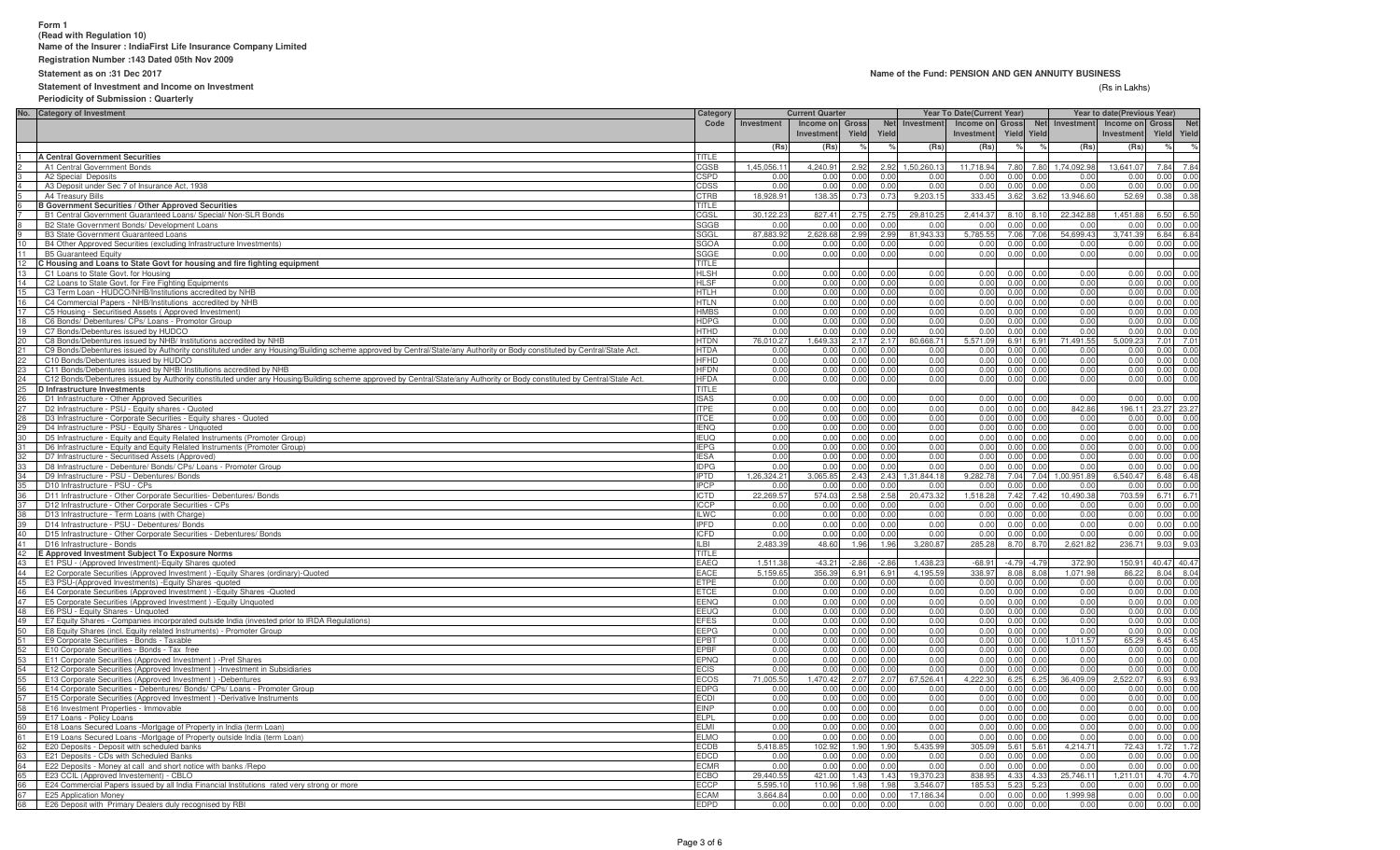| No. | <b>Category of Investment</b>                                                                                      | Category     |             | <b>Current Quarter</b> | <b>Year To Date (Current Year)</b> |       |                  |                 | Year to date(Previous Year) |      |                       |                 |                   |      |
|-----|--------------------------------------------------------------------------------------------------------------------|--------------|-------------|------------------------|------------------------------------|-------|------------------|-----------------|-----------------------------|------|-----------------------|-----------------|-------------------|------|
|     |                                                                                                                    | Code         | Investment  | Income on Gross        |                                    |       | Net Investment   | Income on Gross |                             |      | Net Investment        | Income on Gross |                   |      |
|     |                                                                                                                    |              |             | Investment             | Yield                              | Yield |                  | Investment      | Yield Yield                 |      |                       | Investment      | Yield Yield       |      |
|     | E27 Perpetual Debt Instruments of Tier I and II Capital issued by PSU Banks                                        | <b>EUPD</b>  | 0.00        | 0.00                   | 0.00                               | 0.00  | 0.00             | 0.00            | 0.00                        | 0.00 | 0.00                  | 0.00            | 0.00              | 0.00 |
|     | E28 Perpetual Debt Instruments of Tier I and II Capital issued by Non-PSU Banks                                    | EPPD         | 0.00        | 0.00                   | 0.00                               | 0.00  | 0.00             | 0.00            | 0.00                        | 0.00 | 0.00                  | 0.00            | 0.00              | 0.00 |
|     | E29 Perpetual Non-Cum. P.Shares and Redeemable Cumulative P.Shares of Tier 1 and 2 Capital issued by PSU Banks     | <b>EUPS</b>  | 0.00        | 0.00                   | 0.00                               | 0.00  | 0.00             | 0.00            |                             | 0.00 | 0.00                  | 0.00            |                   | 0.00 |
|     | E30 Perpetual Non-Cum, P.Shares and Redeemable Cumulative P.Shares of Tier 1 and 2 Capital issued by Non-PSU Banks | <b>EPPS</b>  | 0.00        | 0.00                   | 0.00                               | 0.00  | 0.00             | 0.00            | 0.00                        | 0.00 | 0.00                  | 0.00            | $0.00 \quad 0.00$ |      |
|     | E31 Foreign Debt Securities (Invested prior to IRDA Regulations)                                                   | <b>EFDS</b>  | 0.00        | 0.00                   | 0.00                               | 0.00  | 0.00             | 0.00            |                             | 0.00 | 0.00                  | 0.00            | 0.00              | 0.00 |
|     | E32 Mutual Funds - ETF                                                                                             | <b>EETF</b>  | 0.00        | 0.00                   | 0.00                               | 0.00  | 0.00             | 0.00            |                             | 0.00 | 0.00                  | 0.00            | 0.00 0.00         |      |
|     | E33 Mutual Funds - Gilt/ G Sec/ Liquid Schemes                                                                     | <b>EGMF</b>  | 0.00        | 0.00                   | 0.00                               | 0.00  | 11.460.31        | 242.68          | 2.12                        | 2.12 | 13.055.23             | 679.69          | $5.21$ $5.21$     |      |
|     | E34 Mutual Funds - (under Insurer's Promoter Group)                                                                | <b>EMPG</b>  | 0.00        | 0.00                   | 0.00                               | 0.00  | 0.00             | 0.00            | 0.00                        | 0.00 | 0.00                  | 0.00            | 0.00 0.00         |      |
|     | E35 Additional Tier 1 (Basel III Compliant) Perpetual Bonds - [Private Banks]                                      | EAPB         | 30.124.87   | 3.82                   | 0.01                               | 0 01  | 27,842.23        | 1.743.06        | 6.26                        | 6.26 | 0.00                  | 0.00            | $0.00 \ 0.00$     |      |
|     | E36 Net Current Assets (Only in respect of ULIP Business)                                                          | <b>ENCA</b>  | 0.00        | 0.00                   | 0.00                               | 0.00  | 0.00             | 0.00            | 0.00                        | 0.00 | 0.00                  | 0.00            | 0.00 0.00         |      |
|     | F Other than Approved Securities                                                                                   | TITLE        |             |                        |                                    |       |                  |                 |                             |      |                       |                 |                   |      |
|     | F1 Alternate Investment Fund - AIF                                                                                 | OAFA         | 0.00        | 0.00                   | 0.00                               | 0.00  | 0.00             | 0.00            | 0.00                        | 0.00 | 0.00                  | 0.00            | $0.00 \ 0.00$     |      |
|     | F2 Other than Approved Investments - Bonds - PSU- Taxable                                                          | OBPT         | 0.00        | 0.00                   | 0.00                               | 0.00  | 0.00             | 0.00            | 0.00                        | 0.00 | 0.00                  | 0.00            | 0.00 0.00         |      |
| 82  | F3 Other than Approved Investments -Bonds -PSU- Tax free                                                           | OBPF         | 0.00        | 0.00                   | 0.00                               | 0.00  | 0.00             | 0.00            | 0 <sub>0</sub>              | 0.00 | 0.00                  | 0.00            | 0.00 0.00         |      |
|     | F4 Other than Approved Investments - Equity Shares (incl PSUs and Unlisted)                                        | <b>OESH</b>  | 0.00        | 0.00                   | 0.00                               | 0.00  | 0.00             | 0.00            | n nr                        | 0.00 | 0.00                  | 0.00            | 0.00 0.00         |      |
|     | F5 Equity Shares (incl. Equity related Instruments) - Promoter Group                                               | OEPG         | 0.00        | 0.00                   | 0.00                               | 0.00  | 0.00             | 0.00            | 0.00                        | 0.00 | 0.00                  | 0.00            | $0.00 \ 0.00$     |      |
|     | F6 Other than Approved Investments - Debentures                                                                    | <b>OLDB</b>  | 0.00        | 0.00                   | 0.00                               | 0.00  | 0.00             | 0.00            | 0.00                        | 0.00 | 0.00                  | 0.00            | 0.00 0.00         |      |
|     | F7 Debentures/ Bonds/ CPs/ Loans etc. - Promoter Group                                                             | <b>ODPG</b>  | 0.00        | 0.00                   | 0.00                               | 0.00  | 0.00             | 0.00            | 0.00                        | 0.00 | 0.00                  | 0.00            | 0.00              | 0.00 |
|     | F8 Commercial Papers                                                                                               | OACP         | 0.00        | 0.00                   | 0.00                               | 0.00  | 0.00             | 0.00            | 0.00                        | 0.00 | 0.00                  | 0.00            | 0.00              | 0.00 |
|     | F9 Other than Approved Investments - Pref Shares                                                                   | OPSH         | 0.00        | 0.00                   | 0.00                               | 0.00  | 0.00             | 0.00            |                             | 0.00 | 0.00                  | 0.00            | $0.00 \quad 0.00$ |      |
| 89  | F10 Other than Approved Investments - Venture fund                                                                 | OVNF         | 0.00        | 0.00                   | 0.00                               | 0.00  | 0.00             | 0.00            |                             | 0.00 | 0.00                  | 0.00            | 0.00              | 0.00 |
|     | F11 Other than Approved Investments - Short Trem Loans (Unsecured Deposits)                                        | OSLU         | 0.00        | 0.00                   | 0.00                               | 0.00  | 0.00             | 0.00            | n nn                        | 0.00 | 0.00                  | 0.00            | 0.00 0.00         |      |
|     | F12 Other than Approved Investments - Term Loans (without charge)                                                  | <b>OTLW</b>  | 0.00        | 0.00                   | 0.00                               | 0.00  | 0.00             | 0.00            | 0.00                        | 0.00 | 0.00                  | 0.00            | $0.00 \ 0.00$     |      |
|     | F13 Mutual Funds - Debt/ Income/ Serial Plans/ Liquid Schemes                                                      | <b>OMGS</b>  | 0.00        | 0.00                   | 0.00                               | 0.00  | 0.00             | 0.00            | 0.00                        | 0.00 | 0.00                  | 0.00            | 0.00              | 0.00 |
|     | F14 Mutual Funds - ETF                                                                                             | OETF         | 0.00        | 0.00                   | 0.00                               | 0.00  | 0.00             | 0.00            | 0.00                        | 0.00 | 0.00                  | 0.00            | 0.00              | 0.00 |
|     | F15 Mutual Funds - (under Insurer's Promoter Group)                                                                | OMPG         | 0.00        | 0.00                   | 0.00                               | 0.00  | 0.00             | 0.00            | 0.00                        | 0.00 | 0.00                  | 0.00            | 0.00              | 0.00 |
|     | F16 Derivative Instruments                                                                                         | <b>OCDI</b>  | 0.00        | 0.00                   | 0.00                               | 0.00  | 0.00             | 0.00            |                             | 0.00 | 0.00                  | 0.00            | 0.00              | 0.00 |
|     | F17 Securitised Assets (underlying assets Housing Loan/ Infrastructure assets)                                     | OPSA         | 0.00        | 0.00                   | 0.00                               | 0.00  | 0.00             | 0.00            | 0 <sub>0</sub>              | 0.00 | 0.00                  | 0.00            | $0.00 \ 0.00$     |      |
|     | F18 Equity Shares (PSU \$ Unlisted)                                                                                | OEPU         | 0.00        | 0.00                   | 0.00                               | 0.00  | 0.00             | 0.00            | 0.00                        | 0.00 | 0.00                  | 0.00            | $0.00 \ 0.00$     |      |
|     | F19 Investment properties - Immovable                                                                              | OIPI         | 0.00        | 0.00                   | 0.00                               | 0.00  | 0.00             | 0.00            |                             | 0.00 | 0.00                  | 0.00            | 0.00 0.00         |      |
|     |                                                                                                                    | <b>TOTAL</b> | 6.60.999.34 | 15.595.47              | 2.36                               |       | 2.36 6,65,485.34 | 44.717.44       |                             |      | 6.72 6.72 5.35.361.95 | 36,360.76       | 6.79 6.79         |      |

## **CERTIFICATION**

Certified that the information given herein are correct and complete to the best of my knowledge and belief and nothing has been concealed or suppressed

Date : 10 Jan 2018

Signature : \_\_\_\_\_\_ Full Name : Satishwar Balakrishnan Chief Financial Officer

Note: Category of investment (COI) shall be as per Guidelines, as amended from time to time

1. Based on daily simple Average of Investments

2. Yield netted for tax

3. In the previous year column, figures of the corresponding Year to date of the previous financial year shall be shown.

4. FORM-1 shall be prepared in respect of each fund. In case of ULIP FORM-1 shall be prepared at Segregated Fund (SFIN) level and also at consolidated level.

5. YTD Income on investment shall be reconciled with figures in P&L and Revenue account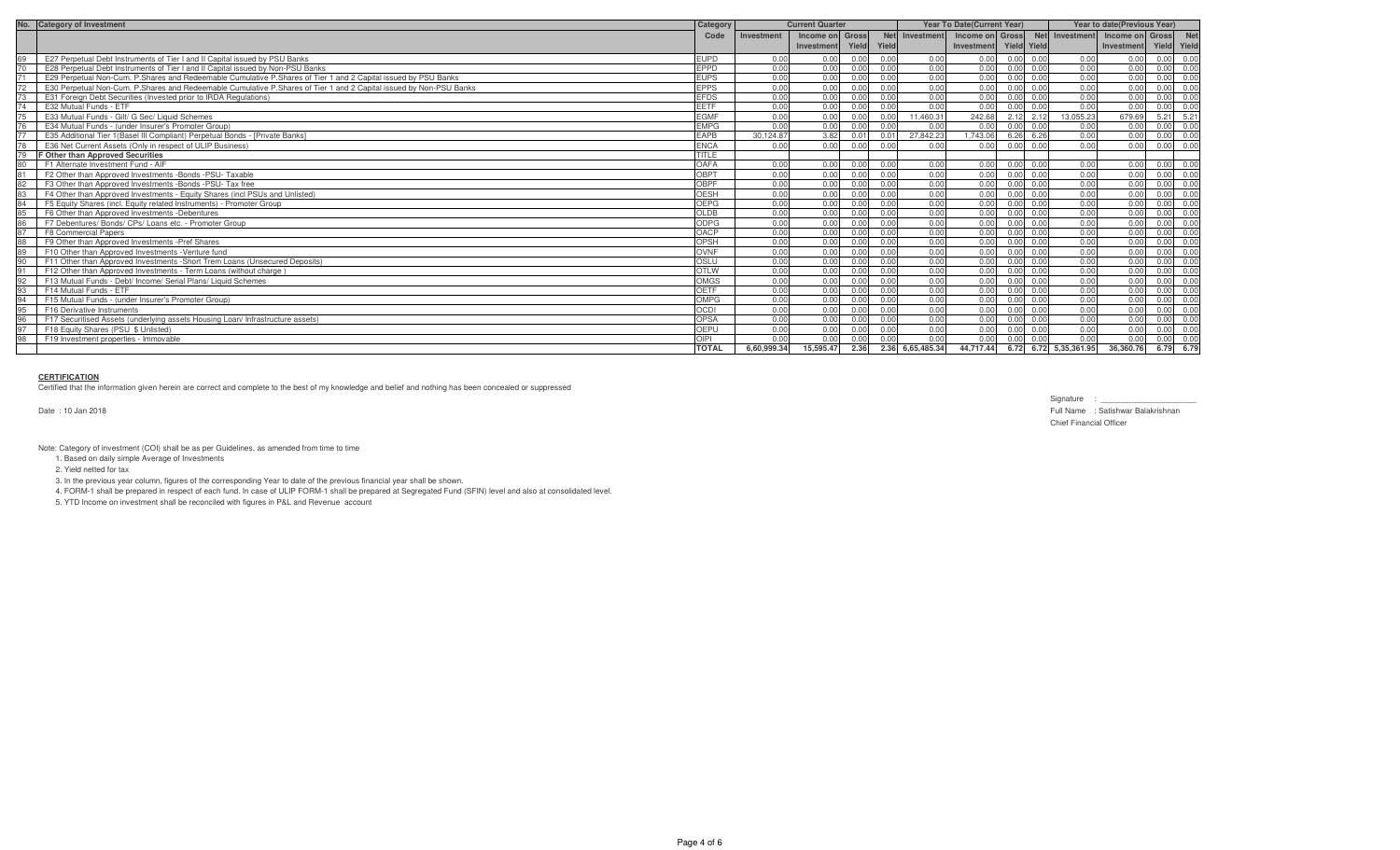## **Form 1 (Read with Regulation 10)Name of the Insurer : IndiaFirst Life Insurance Company Limited**

**Registration Number :143 Dated 05th Nov 2009**

**Statement as on :31 Dec 2017**

### **Statement of Investment and Income on Investment**

**Periodicity of Submission : Quarterly**

(Rs in Lakhs)

|                 | No. Category of Investment                                                                                                                                               | Category                   | <b>Current Quarter</b>  |                       |              |                | <b>Year To Date(Current Year)</b> |                       |                | Year to date(Previous Year) |                        |                      |                     |              |
|-----------------|--------------------------------------------------------------------------------------------------------------------------------------------------------------------------|----------------------------|-------------------------|-----------------------|--------------|----------------|-----------------------------------|-----------------------|----------------|-----------------------------|------------------------|----------------------|---------------------|--------------|
|                 |                                                                                                                                                                          | Code                       | Investment              | Income on Gross       |              | <b>Net</b>     | Investment                        | Income on Gross       |                |                             | Net Investment         | Income on Gross      |                     | <b>Net</b>   |
|                 |                                                                                                                                                                          |                            |                         | Investment            | Yield        | Yield          |                                   | Investment            | Yield          | Yield                       |                        | Investment           | Yield               | Yield        |
|                 |                                                                                                                                                                          |                            | (Rs)                    | (Rs)                  |              |                | (Rs)                              | (Rs)                  |                |                             | (Rs)                   | (Rs)                 | $\%$                |              |
|                 | <b>A Central Government Securities</b>                                                                                                                                   | TITI F                     |                         |                       |              |                |                                   |                       |                |                             |                        |                      |                     |              |
|                 | A1 Central Government Bonds                                                                                                                                              | CGSB                       | 39,638.1                | $-465.13$             | $-1.17$      | $-1.17$        | 46,049.15                         | 1,024.15              | 2.22           | 2.22                        | 62,990.37              | 6,192.16             | 9.83                | 9.83         |
|                 | A2 Special Deposits                                                                                                                                                      | <b>CSPD</b>                | 0.00                    | 0.00                  | 0.00         | 0.00           | 0.00                              | 0.00                  | 0.00           | 0.00                        | 0.00                   | 0.00                 | 0.00                | 0.00         |
| $\overline{4}$  | A3 Deposit under Sec 7 of Insurance Act, 1938                                                                                                                            | CDSS                       | 0.00                    | 0.00                  | 0.00         | 0.00           | 0.00                              | 0.00                  | 0.00           | 0.00                        | 0.00                   | 0.00                 | 0.00                | 0.00         |
| 5               | A4 Treasury Bills<br><b>B Government Securities / Other Approved Securities</b>                                                                                          | CTRB<br>TITLE              | 20,035.57               | 309.04                | 1.54         | 1.54           | 16,788.70                         | 770.41                | 4.59           | 4.59                        | 27,531.28              | 1,398.38             | 5.08                | 5.08         |
|                 | B1 Central Government Guaranteed Loans/ Special/ Non-SLR Bonds                                                                                                           | CGSL                       | 1,695.3                 | 1.72                  | 0.10         | 0.10           | 1,706.0                           | 80.25                 | 4.70           | 4.70                        | 1,702.2                | 177.27               | 10.41 10.41         |              |
|                 | B2 State Government Bonds/ Development Loans                                                                                                                             | SGGB                       | 0.00                    | 0.00                  | 0.00         | 0.00           | 0.0(                              | 0.00                  | 0.00           | 0.00                        | 0.00                   | 0.00                 | 0.00                | 0.00         |
| $\overline{9}$  | <b>B3 State Government Guaranteed Loans</b>                                                                                                                              | SGGL                       | 4.378.29                | 1.32                  | 0.03         | 0.03           | 5.313.2                           | 309.46                | 5.82           | 5.82                        | 830.1                  | 92.79                | 11.18 11.18         |              |
| 10              | B4 Other Approved Securities (excluding Infrastructure Investments)                                                                                                      | <b>SGOA</b>                | 0.0                     | 0.00                  | 0.0          | 0 <sub>0</sub> | 0.0                               | 0.0(                  | 0.00           | 0.00                        | 0.0                    | 0.00                 | 0.00                | 0.00         |
| 11              | <b>B5 Guaranteed Equity</b>                                                                                                                                              | SGGE                       | 0.00                    | 0.00                  | 0.00         | 0.00           | 0.00                              | 0.00                  | 0.00           | 0.00                        | 0.00                   | 0.00                 | 0.00                | 0.00         |
| 12              | C Housing and Loans to State Govt for housing and fire fighting equipment                                                                                                | <b>TITLE</b>               |                         |                       |              |                |                                   |                       |                |                             |                        |                      |                     |              |
|                 | C1 Loans to State Govt. for Housing                                                                                                                                      | <b>HLSH</b>                | 0.00                    | 0.00                  | 0.00         | 0.00           | 0.00                              | 0.00                  | 0.00           | 0.00                        | 0.00                   | 0.00                 | 0.00                | 0.00         |
|                 | C2 Loans to State Govt. for Fire Fighting Equipments                                                                                                                     | <b>HLSF</b>                | 0.00                    | 0.00                  | 0.00         | 0.00           | 0.00                              | 0.00                  | 0.00           | 0.00                        | 0.00                   | 0.00                 | 0.00                | 0.00         |
|                 | C3 Term Loan - HUDCO/NHB/Institutions accredited by NHB                                                                                                                  | <b>HTLH</b>                | 0.00                    | 0.00                  | 0.00         | 0.00           | 0.00                              | 0.00                  | 0.00           | 0.00                        | 0.00                   | 0.00                 | 0.00                | 0.00         |
| 16              | C4 Commercial Papers - NHB/Institutions accredited by NHB                                                                                                                | <b>HTLN</b>                | 0.00                    | 0.00                  | 0.00         | 0.00           | 0.00                              | 0.00                  | 0.00           | 0.00                        | 0.00                   | 0.00                 | 0.00                | 0.00         |
| 17              | C5 Housing - Securitised Assets (Approved Investment)                                                                                                                    | <b>HMBS</b>                | 0.00                    | 0.00                  | 0.00         | 0.00           | 0 <sub>0</sub>                    | 0.00                  | 0.00           | 0.00                        | 0.00                   | 0.00                 | 0.00                | 0.00         |
| 18              | C6 Bonds/ Debentures/ CPs/ Loans - Promotor Group                                                                                                                        | <b>HDPG</b>                | 0.00                    | 0.00                  | 0.00         | 0.00           | 0.00                              | 0.00                  | 0.00           | 0.00                        | 0.00                   | 0.00                 | 0.00                | 0.00         |
| 19              | C7 Bonds/Debentures issued by HUDCO                                                                                                                                      | <b>HTHD</b>                | 0.00                    | 0.00                  | 0.00         | 0.00           | 0.0(                              | 0.00                  | 0.00           | 0.00                        | 0.00                   | 0.00                 | 0.00                | 0.00         |
| 20              | C8 Bonds/Debentures issued by NHB/ Institutions accredited by NHB                                                                                                        | <b>HTDN</b>                | 14,992.38               | 50.00                 | 0.33         | 0.33           | 15,366.3                          | 778.13                | 5.06           | 5.06                        | 14,331.26              | 1,405.51             |                     | 9.81 9.81    |
| 21              | C9 Bonds/Debentures issued by Authority constituted under any Housing/Building scheme approved by Central/State/any Authority or Body constituted by Central/State Act.  | <b>HTDA</b>                | 0.00                    | 0.00                  | 0.00         | 0.00           | 0.00                              | 0.00                  | 0.00           | 0.00                        | 0.00                   | 0.00                 | 0.00                | 0.00         |
| 22              | C10 Bonds/Debentures issued by HUDCO                                                                                                                                     | <b>HFHD</b>                | 0.00                    | 0.00                  | 0.00         | 0.00           | 0.00                              | 0.00                  | 0.00           | 0.00                        | 0.00                   | 0.00                 | 0.00                | 0.00         |
| 23              | C11 Bonds/Debentures issued by NHB/ Institutions accredited by NHB                                                                                                       | <b>HFDN</b><br><b>HFDA</b> | 0.00                    | 0.00<br>0.00          | 0.00         | 0.00<br>0.00   | 0.00<br>0 <sup>0</sup>            | 0.00                  | 0.00           | 0.00                        | 0.00                   | 0.00                 | 0.00                | 0.00<br>0.00 |
| 24<br>25        | C12 Bonds/Debentures issued by Authority constituted under any Housing/Building scheme approved by Central/State/any Authority or Body constituted by Central/State Act. | TITLE                      | 0.00                    |                       | 0.00         |                |                                   | 0.00                  |                | 0.00                        | 0.00                   | 0.00                 | 0.00                |              |
|                 | D Infrastructure Investments<br>D1 Infrastructure - Other Approved Securities                                                                                            | <b>ISAS</b>                | 0 <sub>0</sub>          | 0.00                  | n r          | 0 <sub>0</sub> | 0 <sup>0</sup>                    | 0.0(                  | 0 <sup>0</sup> | 0 <sub>0</sub>              | 0.0                    | 0.00                 | 0.00                | 0.00         |
| 26<br>27        | D2 Infrastructure - PSU - Equity shares - Quoted                                                                                                                         | <b>ITPE</b>                | 4.386.5                 | 0.59                  | 0.0          | $0.0^{\circ}$  | 3.749.8                           | 163.43                | 4.36           | 4.36                        | 2.533.5                | 979.2                | 38.65 38.65         |              |
| 28              | D3 Infrastructure - Corporate Securities - Equity shares - Quoted                                                                                                        | <b>ITCE</b>                | 3.694.77                | 657.90                | 17.81        | 17.81          | 2.061.6                           | 587.33                | 28.49          | 28.49                       | 77.05                  | 49.28                | 63.96 63.96         |              |
|                 | D4 Infrastructure - PSU - Equity Shares - Unquoted                                                                                                                       | <b>IENQ</b>                | 0.00                    | 0.00                  | 0.00         | 0.00           | 0.0(                              | 0.00                  | 0.00           | 0.00                        | 0.00                   | 0.00                 | 0.00                | 0.00         |
| $\frac{29}{30}$ | D5 Infrastructure - Equity and Equity Related Instruments (Promoter Group)                                                                                               | <b>IEUQ</b>                | 0.00                    | 0.00                  | 0.00         | 0.00           | 0.0(                              | 0.0(                  | 0.0            | 0.00                        | 0.00                   | 0.00                 | 0.00                | 0.00         |
| 31              | D6 Infrastructure - Equity and Equity Related Instruments (Promoter Group)                                                                                               | <b>IEPG</b>                | 0.00                    | 0.00                  | 0.00         | 0.00           | 0.00                              | 0.00                  | 0.00           | 0.00                        | 0.00                   | 0.0(                 | 0.00                | 0.00         |
|                 | D7 Infrastructure - Securitised Assets (Approved)                                                                                                                        | <b>IESA</b>                | 0.00                    | 0.00                  | 0.00         | 0.00           | 0.00                              | 0.00                  | 0.00           | 0.00                        | 0.00                   | 0.00                 | 0.00                | 0.00         |
| 33              | D8 Infrastructure - Debenture/ Bonds/ CPs/ Loans - Promoter Group                                                                                                        | <b>IDPG</b>                | 0.00                    | 0.00                  | 0.00         | 0.00           | 0.0(                              | 0.00                  | 0.00           | 0.00                        | 0.00                   | 0.00                 | 0.00                | 0.00         |
| 34              | D9 Infrastructure - PSU - Debentures/ Bonds                                                                                                                              | <b>IPTD</b>                | 29,043.23               | 69.21                 | 0.24         | 0.24           | 25,479.0                          | 1,241.45              | 4.87           | 4.87                        | 17,387.9               | 1,798.87             | 10.35               | 10.35        |
| 35              | D10 Infrastructure - PSU - CPs                                                                                                                                           | <b>IPCP</b>                | 0.01                    | 0.00                  | 0.00         | 0.00           | 0.0                               | 0.00                  | 0.00           | 0.0                         | 0.0                    | 0.00                 | 0.00                | 0.00         |
| 36              | D11 Infrastructure - Other Corporate Securities- Debentures/ Bonds                                                                                                       | ICTD                       | 14,464.10               | 134.94                | 0.93         | 0.93           | 12,641.2                          | 754.37                | 5.97           | 5.97                        | 6,930.27               | 732.16               | 10.56 10.56         |              |
| 37              | D12 Infrastructure - Other Corporate Securities - CPs                                                                                                                    | <b>ICCP</b>                | 2,453.57                | 46.69                 | 1.90         | 1.90           | 2,407.1                           | 139.55                | 5.80           | 5.80                        | 0.00                   | 0.00                 |                     | 0.00 0.00    |
| 38              | D13 Infrastructure - Term Loans (with Charge)                                                                                                                            | <b>ILWC</b>                | 0.00                    | 0.00                  | 0.00         | 0.00           | 0.00                              | 0.00                  | 0.00           | 0.00                        | 0.00                   | 0.00                 | 0.00                | 0.00         |
| 39              | D14 Infrastructure - PSU - Debentures/ Bonds                                                                                                                             | <b>IPFD</b>                | 0.00                    | 0.00                  | 0.00         | 0.00           | 0.00                              | 0.00                  | 0.00           | 0.00                        | 0.00                   | 0.00                 | 0.00                | 0.00         |
| 40              | D15 Infrastructure - Other Corporate Securities - Debentures/ Bonds                                                                                                      | <b>ICFD</b>                | 0.00                    | 0.00                  | 0.00         | 0.00           | 0.00                              | 0.00                  | 0.00           | 0.00                        | 0.00                   | 0.00                 | 0.00                | 0.00         |
| 41              | D16 Infrastructure - Bonds                                                                                                                                               | ILBI                       | 0.00                    | 0.00                  | 0.00         | 0.00           | 1.036.17                          | 42.64                 | 4.11           | 4.11                        | 920.78                 | 100.94               | 10.96 10.96         |              |
| 42              | E Approved Investment Subject To Exposure Norms                                                                                                                          | TITLE                      |                         |                       |              |                |                                   |                       |                |                             |                        |                      |                     |              |
| 43              | E1 PSU - (Approved Investment)-Equity Shares quoted                                                                                                                      | EAEQ<br>EACE               | 21,025.7<br>1,31,186.28 | 2,024.68<br>10.606.33 | 9.63<br>8.08 | 9.63<br>8.08   | 21,956.4<br>1,26,426.7            | 1,925.60<br>17,788.67 | 8.77<br>14.07  | 8.77<br>14.07               | 20,456.7<br>1,22,299.8 | 5,709.30<br>8,382.27 | 27.91 27.91<br>6.85 |              |
| 45              | 44 E2 Corporate Securities (Approved Investment) - Equity Shares (ordinary)-Quoted<br>E3 PSU-(Approved Investments) - Equity Shares - quoted                             | <b>ETPE</b>                | 0.00                    | 0.00                  | 0.00         | 0.00           | 0.00                              | 0.00                  | 0.00           | 0.00                        | 0.00                   | 0.00                 | 0.00                | 6.85<br>0.00 |
| 46              | E4 Corporate Securities (Approved Investment) - Equity Shares - Quoted                                                                                                   | <b>ETCE</b>                | 0.00                    | 0.00                  | 0.00         | 0.00           | 0.0(                              | 0.00                  | 0.00           | 0.00                        | 0.00                   | 0.00                 | 0.00                | 0.00         |
| 47              | E5 Corporate Securities (Approved Investment) - Equity Unquoted                                                                                                          | <b>EENQ</b>                | 0.00                    | 0.00                  | 0.00         | 0.00           | 0.00                              | 0.00                  | 0.00           | 0.00                        | 0.00                   | 0.00                 | 0.00                | 0.00         |
| 48              | E6 PSU - Equity Shares - Unquoted                                                                                                                                        | EEUQ                       | 0.00                    | 0.00                  | 0.00         | 0.00           | 0.00                              | 0.00                  | 0.00           | 0.00                        | 0.00                   | 0.00                 | 0.00                | 0.00         |
| 49              | E7 Equity Shares - Companies incorporated outside India (invested prior to IRDA Regulations)                                                                             | <b>EFES</b>                | 0.00                    | 0.00                  | 0.00         | 0.00           | 0.00                              | 0.00                  | 0.00           | 0.00                        | 0.00                   | 0.00                 | 0.00                | 0.00         |
| 50              | E8 Equity Shares (incl. Equity related Instruments) - Promoter Group                                                                                                     | EEPG                       | 0.00                    | 0.00                  | 0.00         | 0.00           | 0.00                              | 0.00                  | 0.00           | 0.00                        | ,590.94                | 19.60                | 1.23                | 1.23         |
| 51              | E9 Corporate Securities - Bonds - Taxable                                                                                                                                | EPBT                       | 0.00                    | 0.00                  | 0.00         | 0 <sub>0</sub> | 0.00                              | 0.00                  | 0.00           | 0.0                         | 0.00                   | 0.00                 | 0.00                | 0.00         |
| 52              | E10 Corporate Securities - Bonds - Tax free                                                                                                                              | EPBF                       | 0.00                    | 0.00                  | 0.00         | 0.00           | 0.00                              | 0.00                  | 0.00           | 0.00                        | 0.00                   | 0.00                 | 0.00                | 0.00         |
| 53              | E11 Corporate Securities (Approved Investment) - Pref Shares                                                                                                             | <b>EPNQ</b>                | 0.00                    | 0.00                  | 0.00         | 000            | 0.00                              | 0.00                  | 0.00           | 0.00                        | 0.00                   | 0.00                 | 0.00                | 0.00         |
| 54              | E12 Corporate Securities (Approved Investment) - Investment in Subsidiaries                                                                                              | <b>ECIS</b>                | 0.00                    | 0.00                  | 0.00         | 0.00           | 0.00                              | 0.00                  | 0.00           | 0.00                        | 0.00                   | 0.00                 | 0.00                | 0.00         |
| 55              | E13 Corporate Securities (Approved Investment) -Debentures                                                                                                               | <b>ECOS</b>                | 18.345.63               | 72.94                 | 0.40         | 0.40           | 7.796.77                          | 1,035.39              | 5.82           | 5.82                        | 0.608.23               | ,070.97              | 10.10 10.10         |              |
| 56              | E14 Corporate Securities - Debentures/ Bonds/ CPs/ Loans - Promoter Group                                                                                                | <b>EDPG</b>                | 0.00                    | 0.00                  | 0.00         | 0.00           | 0 <sup>0</sup>                    | 0.00                  | 0.00           | 0.00                        | 0.00                   | 0.00                 | 0.00                | 0.00         |
| 57              | E15 Corporate Securities (Approved Investment) -Derivative Instruments                                                                                                   | <b>ECDI</b>                | 0.00                    | 0.00                  | 0.00         | 0.00           | 0 <sup>0</sup>                    | 0.00                  | 0.00           | 0.00                        | 0.00                   | 0.00                 | 0.00                | 0.00         |
| 58              | E16 Investment Properties - Immovable                                                                                                                                    | <b>EINP</b>                | 0.00                    | 0.00                  | 0.0          | 0.00           | 0.0(                              | 0.00                  | 0.00           | 0.00                        | 0.00                   | 0.00                 | 0.00                | 0.00         |
| 59              | E17 Loans - Policy Loans                                                                                                                                                 | <b>ELPL</b>                | 0.00                    | 0.00                  | 0.0          | 0.00           | 0.00                              | 0.00                  | 0.0            | 0.00                        | 0.00                   | 0.00                 | 0.00                | 0.00         |
|                 | 60 E18 Loans Secured Loans -Mortgage of Property in India (term Loan)                                                                                                    | <b>ELMI</b>                | 0.00                    | 0.00                  | 0.0          | 0.00           | 0.00                              | 0.00                  | 0.00           | 0 <sub>0</sub>              | 0.00                   | 0.00                 | 0.00                | 0.00         |
| 61              | E19 Loans Secured Loans -Mortgage of Property outside India (term Loan)                                                                                                  | <b>ELMO</b>                | 0.00                    | 0.00                  | 0.00         | 0.00           | 0.00                              | 0.00                  | 0.00           | 0.00                        | 0.00                   | 0.00                 | 0.00                | 0.00         |
| 62              | E20 Deposits - Deposit with scheduled banks                                                                                                                              | <b>ECDB</b>                | 2,772.64                | 4.15                  | 0.15         | 0.15           | 3,217.7                           | 18.34                 | 0.57           | 0.57                        | 3,310.95               | 4.08                 | 0.12                | 0.12         |
|                 | E21 Deposits - CDs with Scheduled Banks                                                                                                                                  | <b>EDCD</b>                | 0.0                     | 0.00                  | 0.0          | 0.00           | 0.0(                              | 0.0(                  | 0.00           | 0.00                        | 0.0                    | 0.0(                 | 0.00                | 0.00         |
|                 | 64 E22 Deposits - Money at call and short notice with banks / Repo<br>E23 CCIL (Approved Investement) - CBLO                                                             | ECMR<br>ECBO               | 0.00<br>17.533.67       | 0.00<br>246.75        | 0.00<br>1.41 | 0.00<br>1.41   | 0.00<br>19,387.7                  | 0.00<br>844.95        | 0.00<br>4.36   | 0.00<br>4.36                | 0.00<br>16.705.45      | 0.00<br>782.86       | 0.00<br>4.69        | 0.00<br>4.69 |
| 65<br>66        | E24 Commercial Papers issued by all India Financial Institutions rated very strong or more                                                                               | ECCP                       | 4.662.53                | 92.99                 | 1.99         | 1.99           | 3.402.3                           | 144.19                | 4.24           | 4.24                        | 0.00                   | 0.00                 | 0.00                | 0.00         |
| 67              | E25 Application Money                                                                                                                                                    | ECAM                       | 4.167.37                | 0.00                  | 0.00         | 0 <sub>0</sub> | 17,391.9                          | 0.00                  | 0.00           | 0.00                        | 3.310.9                | 0.00                 | 0.00                | 0.00         |
| 68              | E26 Deposit with Primary Dealers duly recognised by RBI                                                                                                                  | EDPD                       | 0.00                    | 0.00                  | 0.00         | 0.00           | 0.00                              | 0.00                  | 0.00           | 0.00                        | 0.00                   | 0.00                 | 0.00                | 0.00         |
|                 |                                                                                                                                                                          |                            |                         |                       |              |                |                                   |                       |                |                             |                        |                      |                     |              |